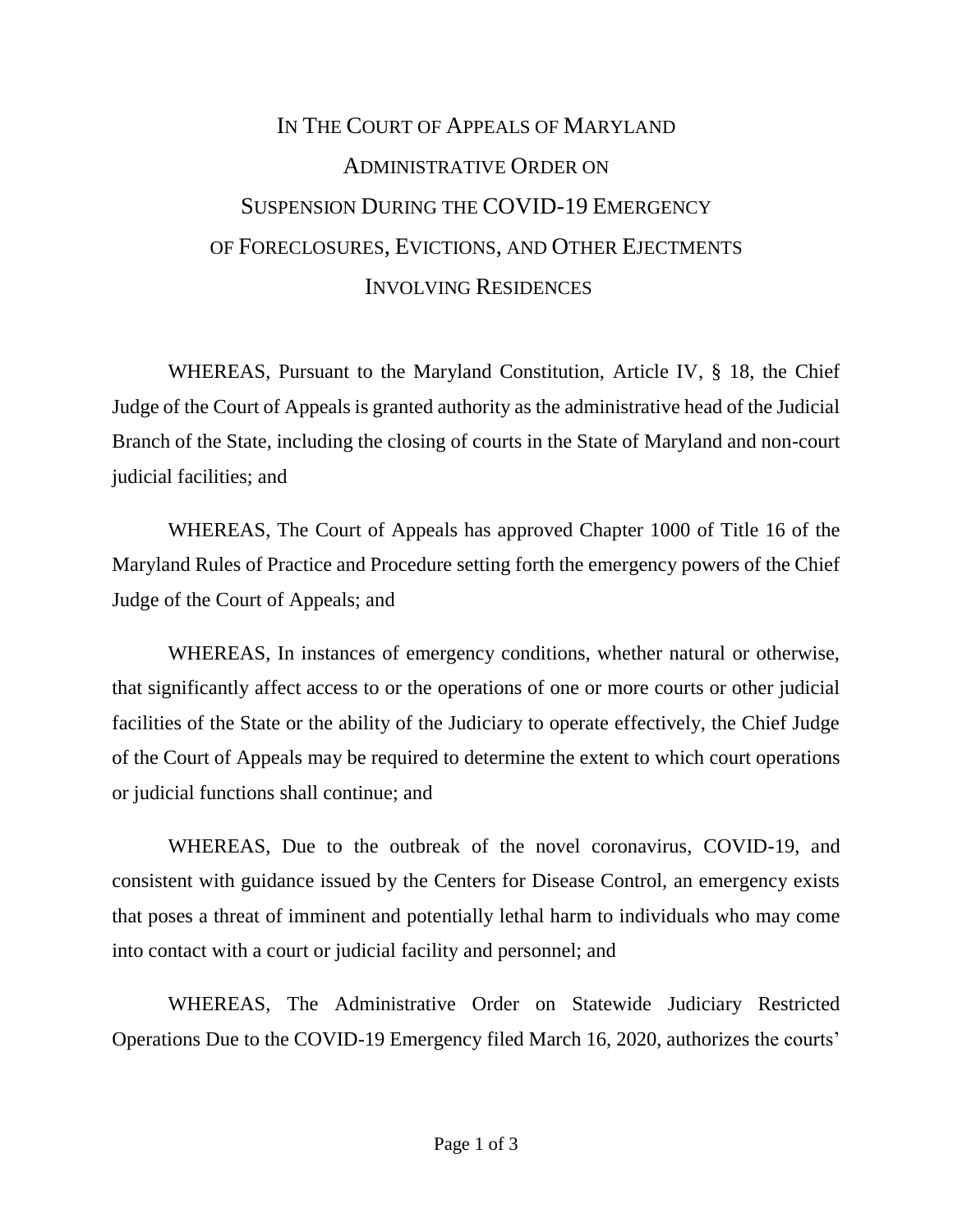consideration or resolution of matters that can be addressed without a proceeding that involves testimony or argument; and

WHEREAS, Foreclosures of residential properties, foreclosures of the rights of redemption of residential properties, executions on residential real property under levy or subject to a lien, and actions for possession (ejectments) of residential properties by ground lease holders present the strong likelihood of creating undue hardship if completed during the pendency of the emergency,

NOW, THEREFORE, I, Mary Ellen Barbera, Chief Judge of the Court of Appeals and administrative head of the Judicial Branch, pursuant to the authority conferred by Article IV, § 18 of the Maryland Constitution, do hereby order this 25<sup>th</sup> day of March 2020, as follows:

- (a) All proceedings related to foreclosures of residential properties, foreclosures of the rights of redemption of residential properties after a tax sale, executions on residential real property under levy or subject to a lien, and actions for possession (ejectments) of residential properties by ground lease holders pending in the circuit courts shall be stayed effective immediately, subject to the exception noted in (d); and
- (b) Residential eviction matters pending in the District Court of Maryland and all pending residential eviction orders shall be stayed effective immediately; and
- (c) New foreclosures of residential property, foreclosures of rights of redemption of a residential property after a tax sale, actions for possession (ejectments) of residential properties by ground lease holders, executions on residential real property under levy or subject to a lien, and all other actions for possession (residential evictions) shall be stayed upon filing; and